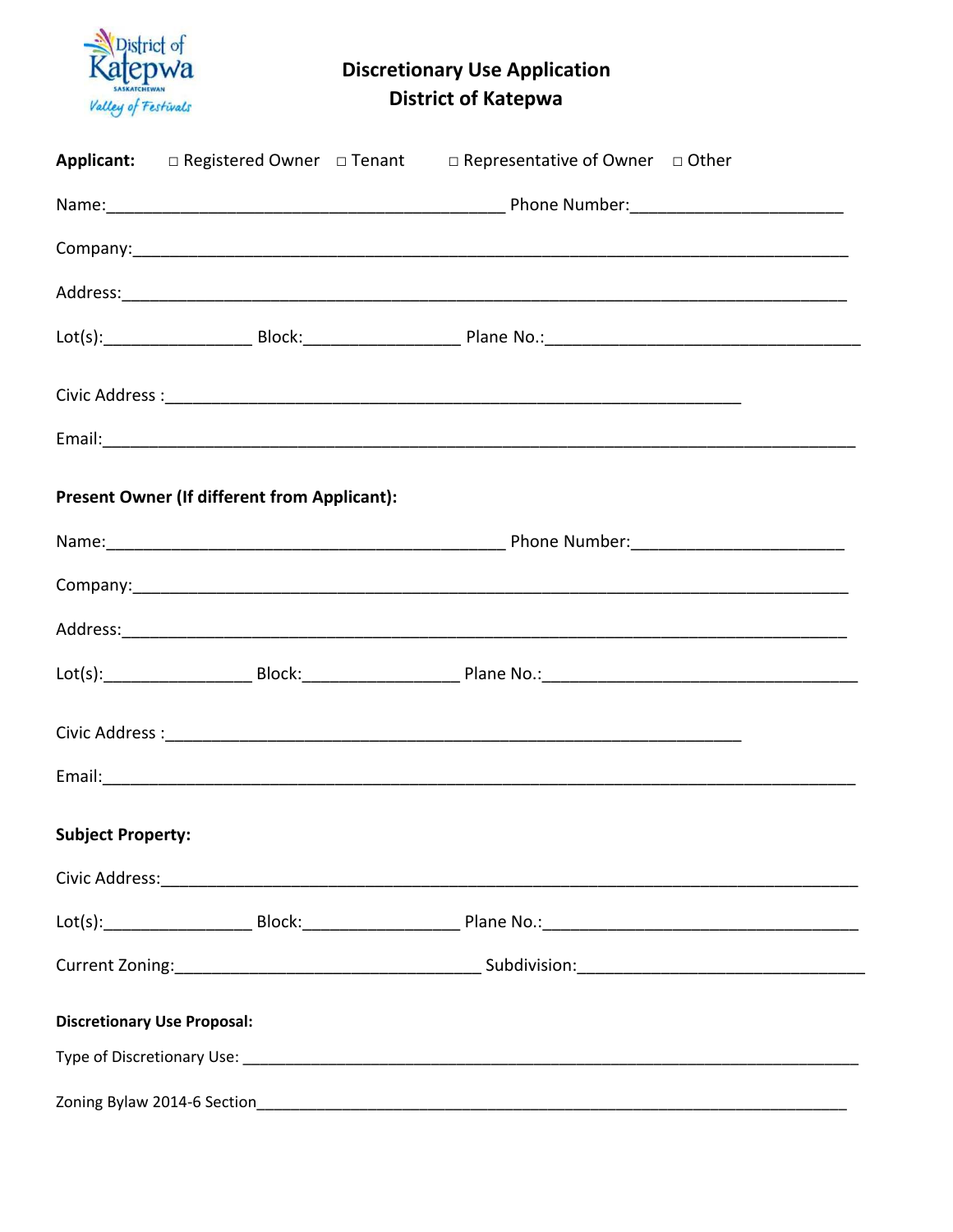**Current Use of Property (be specific):** 

**Proposed Use of Property:** 

Detail Description of the Discretionary Use Proposal:

Please fill out the Summary Statement section of the Evaluation Criteria chart below. If there are no impacts please indicate that in the section and do not leave any section empty.

| <b>Evaluation Criteria</b>                               | <b>Summary Statement</b> |
|----------------------------------------------------------|--------------------------|
| 1. Impact on Roadways and Traffic                        |                          |
|                                                          |                          |
| 2. Air Resources                                         |                          |
|                                                          |                          |
| <b>3. Soil Resources</b>                                 |                          |
|                                                          |                          |
| 4. Water: Drainage                                       |                          |
|                                                          |                          |
| 5. Waste Management                                      |                          |
|                                                          |                          |
| 6. Natural and Heritage Resources                        |                          |
|                                                          |                          |
|                                                          |                          |
| 7. Sustainability: how does this proposal contribute to  |                          |
| the social, economic and physical sustainability for the |                          |
| <b>RM</b>                                                |                          |